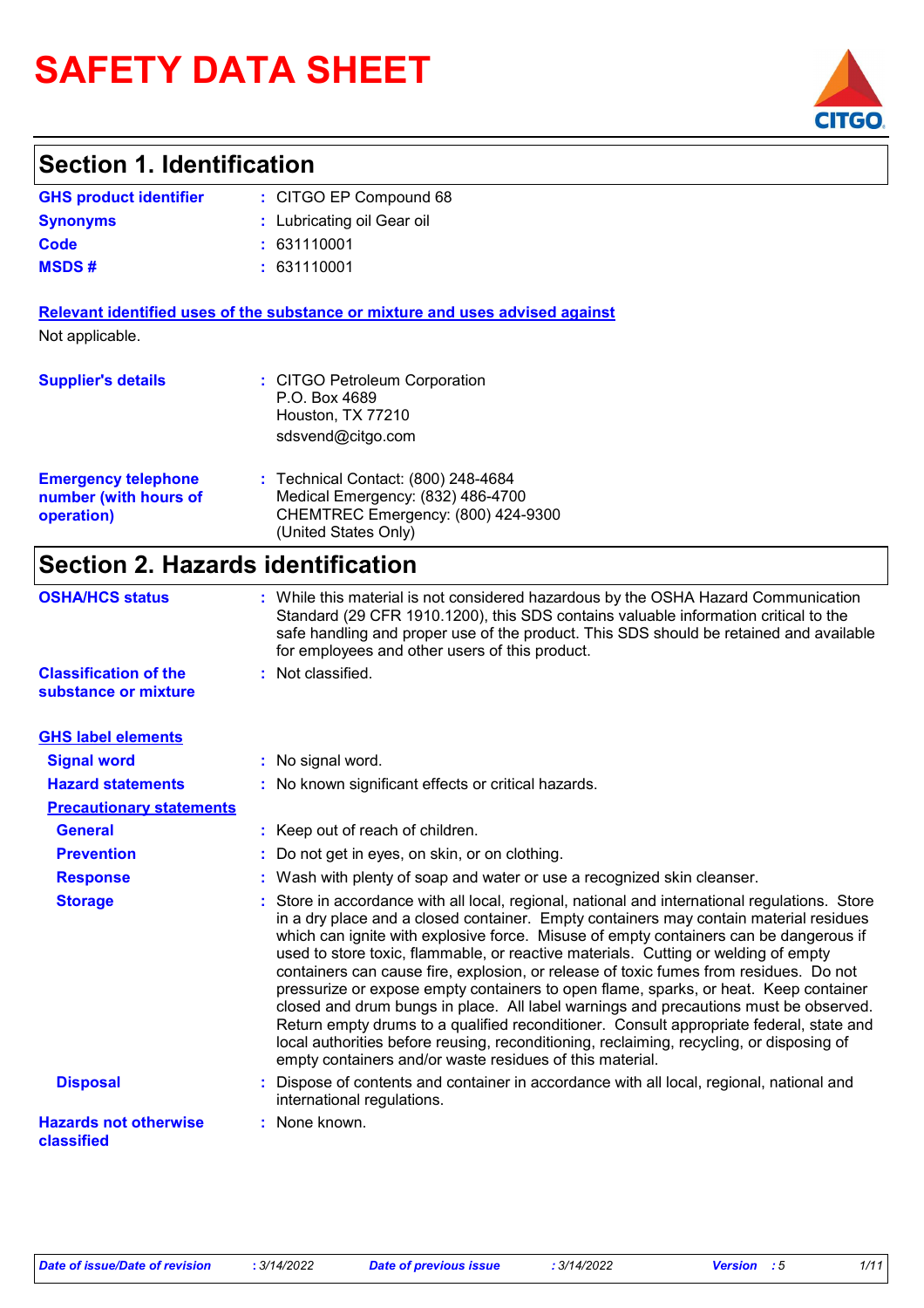### **Section 3. Composition/information on ingredients**

#### **Other means of identification Substance/mixture**

**:** Mixture

**:** Lubricating oil Gear oil

#### **CAS number/other identifiers**

| <b>CAS number</b> | Not applicable. |
|-------------------|-----------------|
|                   |                 |

| <b>Ingredient name</b>                                 |     | <b>CAS</b> number |
|--------------------------------------------------------|-----|-------------------|
| Distillates (petroleum), hydrotreated heavy paraffinic | ≥90 | 64742-54-7        |

Any concentration shown as a range is to protect confidentiality or is due to process variation.

**There are no additional ingredients present which, within the current knowledge of the supplier and in the concentrations applicable, are classified and hence require reporting in this section.**

**Occupational exposure limits, if available, are listed in Section 8.**

### **Section 4. First aid measures**

#### **Description of necessary first aid measures**

| <b>Eye contact</b>  | : Immediately flush eyes with plenty of water, occasionally lifting the upper and lower<br>eyelids. Check for and remove any contact lenses. Get medical attention if irritation<br>occurs.                                            |
|---------------------|----------------------------------------------------------------------------------------------------------------------------------------------------------------------------------------------------------------------------------------|
| <b>Inhalation</b>   | : Remove victim to fresh air and keep at rest in a position comfortable for breathing. Get<br>medical attention if symptoms occur.                                                                                                     |
| <b>Skin contact</b> | : Flush contaminated skin with plenty of water. Remove contaminated clothing and<br>shoes. Get medical attention if symptoms occur.                                                                                                    |
| <b>Ingestion</b>    | : Wash out mouth with water. Remove victim to fresh air and keep at rest in a position<br>comfortable for breathing. Do not induce vomiting unless directed to do so by medical<br>personnel. Get medical attention if symptoms occur. |

#### **Most important symptoms/effects, acute and delayed**

| <b>Potential acute health effects</b> |                                                     |  |  |  |
|---------------------------------------|-----------------------------------------------------|--|--|--|
| <b>Eye contact</b>                    | : No known significant effects or critical hazards. |  |  |  |
| <b>Inhalation</b>                     | : No known significant effects or critical hazards. |  |  |  |
| <b>Skin contact</b>                   | : No known significant effects or critical hazards. |  |  |  |
| <b>Ingestion</b>                      | : No known significant effects or critical hazards. |  |  |  |
| Over-exposure signs/symptoms          |                                                     |  |  |  |
| <b>Eye contact</b>                    | : No specific data.                                 |  |  |  |
| <b>Inhalation</b>                     | : No specific data.                                 |  |  |  |
| <b>Skin contact</b>                   | : No specific data.                                 |  |  |  |
| <b>Ingestion</b>                      | $:$ No specific data.                               |  |  |  |

#### **Indication of immediate medical attention and special treatment needed, if necessary**

| <b>Notes to physician</b>         | : Treat symptomatically. Contact poison treatment specialist immediately if large<br>quantities have been ingested or inhaled. |
|-----------------------------------|--------------------------------------------------------------------------------------------------------------------------------|
| <b>Specific treatments</b>        | : Treat symptomatically and supportively.                                                                                      |
| <b>Protection of first-aiders</b> | No action shall be taken involving any personal risk or without suitable training.                                             |

#### **See toxicological information (Section 11)**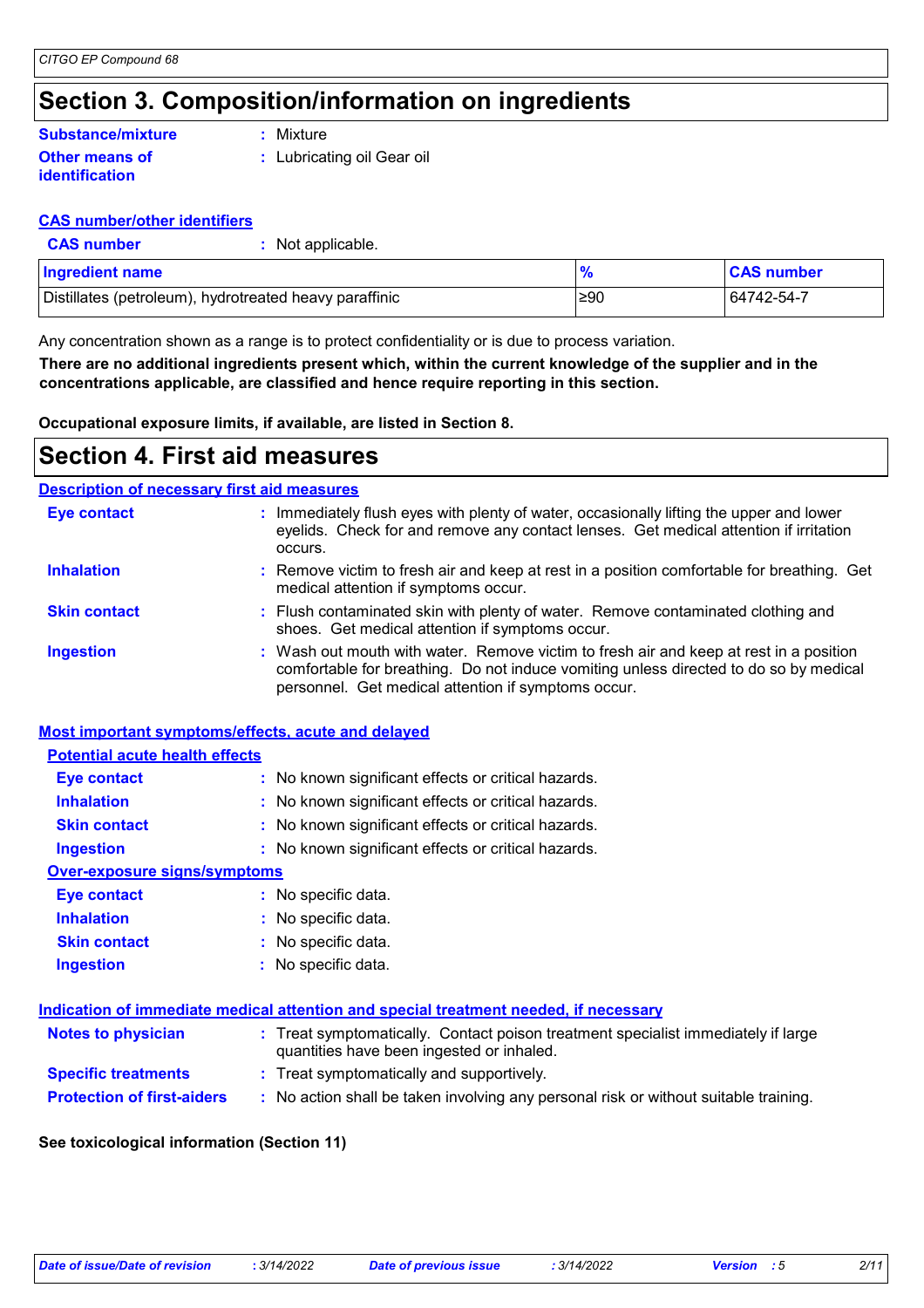### **Section 5. Fire-fighting measures**

| <b>Extinguishing media</b>                               |                                                                                                                                                                                                     |
|----------------------------------------------------------|-----------------------------------------------------------------------------------------------------------------------------------------------------------------------------------------------------|
| <b>Suitable extinguishing</b><br>media                   | : Use an extinguishing agent suitable for the surrounding fire.                                                                                                                                     |
| <b>Unsuitable extinguishing</b><br>media                 | : None known.                                                                                                                                                                                       |
| <b>Specific hazards arising</b><br>from the chemical     | : In a fire or if heated, a pressure increase will occur and the container may burst.                                                                                                               |
| <b>Hazardous thermal</b><br>decomposition products       | : Decomposition products may include the following materials:<br>carbon dioxide<br>carbon monoxide                                                                                                  |
| <b>Special protective actions</b><br>for fire-fighters   | : Promptly isolate the scene by removing all persons from the vicinity of the incident if<br>there is a fire. No action shall be taken involving any personal risk or without suitable<br>training. |
| <b>Special protective</b><br>equipment for fire-fighters | Fire-fighters should wear appropriate protective equipment and self-contained breathing<br>apparatus (SCBA) with a full face-piece operated in positive pressure mode.                              |

### **Section 6. Accidental release measures**

|                                                              | <b>Personal precautions, protective equipment and emergency procedures</b>                                                                                                                                                                                                                                                                                                                                                                                                                                                                                                                 |  |
|--------------------------------------------------------------|--------------------------------------------------------------------------------------------------------------------------------------------------------------------------------------------------------------------------------------------------------------------------------------------------------------------------------------------------------------------------------------------------------------------------------------------------------------------------------------------------------------------------------------------------------------------------------------------|--|
| For non-emergency<br>personnel                               | : No action shall be taken involving any personal risk or without suitable training.<br>Evacuate surrounding areas. Keep unnecessary and unprotected personnel from<br>entering. Do not touch or walk through spilled material. Put on appropriate personal<br>protective equipment.                                                                                                                                                                                                                                                                                                       |  |
| <b>For emergency responders :</b>                            | If specialized clothing is required to deal with the spillage, take note of any information in<br>Section 8 on suitable and unsuitable materials. See also the information in "For non-<br>emergency personnel".                                                                                                                                                                                                                                                                                                                                                                           |  |
| <b>Environmental precautions</b>                             | : Avoid dispersal of spilled material and runoff and contact with soil, waterways, drains<br>and sewers. Inform the relevant authorities if the product has caused environmental<br>pollution (sewers, waterways, soil or air).                                                                                                                                                                                                                                                                                                                                                            |  |
| <b>Methods and materials for containment and cleaning up</b> |                                                                                                                                                                                                                                                                                                                                                                                                                                                                                                                                                                                            |  |
| <b>Small spill</b>                                           | : Stop leak if without risk. Move containers from spill area. Dilute with water and mop up<br>if water-soluble. Alternatively, or if water-insoluble, absorb with an inert dry material and<br>place in an appropriate waste disposal container. Dispose of via a licensed waste<br>disposal contractor.                                                                                                                                                                                                                                                                                   |  |
| <b>Large spill</b>                                           | : Stop leak if without risk. Move containers from spill area. Prevent entry into sewers,<br>water courses, basements or confined areas. Wash spillages into an effluent treatment<br>plant or proceed as follows. Contain and collect spillage with non-combustible,<br>absorbent material e.g. sand, earth, vermiculite or diatomaceous earth and place in<br>container for disposal according to local regulations (see Section 13). Dispose of via a<br>licensed waste disposal contractor. Note: see Section 1 for emergency contact<br>information and Section 13 for waste disposal. |  |

## **Section 7. Handling and storage**

#### **Precautions for safe handling**

| <b>Protective measures</b>                       | : Put on appropriate personal protective equipment (see Section 8).                                                                                                                                                                                                                                                                                           |
|--------------------------------------------------|---------------------------------------------------------------------------------------------------------------------------------------------------------------------------------------------------------------------------------------------------------------------------------------------------------------------------------------------------------------|
| <b>Advice on general</b><br>occupational hygiene | : Eating, drinking and smoking should be prohibited in areas where this material is<br>handled, stored and processed. Workers should wash hands and face before eating,<br>drinking and smoking. Remove contaminated clothing and protective equipment before<br>entering eating areas. See also Section 8 for additional information on hygiene<br>measures. |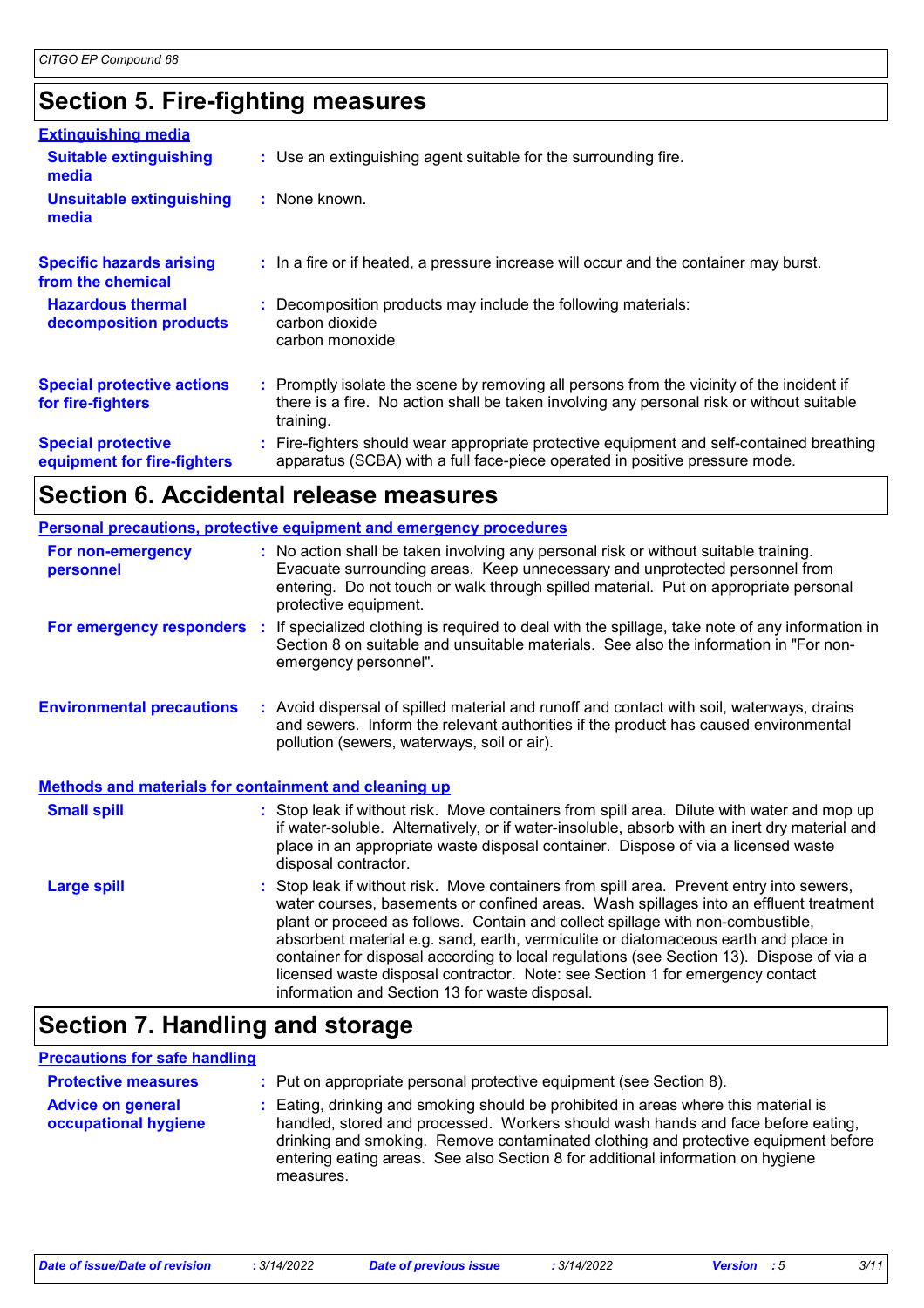### **Section 7. Handling and storage**

| <b>Conditions for safe storage,</b><br>including any<br><b>incompatibilities</b> | Store in accordance with local regulations. Store in original container protected from<br>direct sunlight in a dry, cool and well-ventilated area, away from incompatible materials<br>(see Section 10) and food and drink. Keep container tightly closed and sealed until<br>ready for use. Containers that have been opened must be carefully resealed and kept<br>upright to prevent leakage. Do not store in unlabeled containers. Use appropriate<br>containment to avoid environmental contamination. See Section 10 for incompatible<br>materials before handling or use. |  |
|----------------------------------------------------------------------------------|----------------------------------------------------------------------------------------------------------------------------------------------------------------------------------------------------------------------------------------------------------------------------------------------------------------------------------------------------------------------------------------------------------------------------------------------------------------------------------------------------------------------------------------------------------------------------------|--|
|                                                                                  | Bulk Storage Conditions: Maintain all storage tanks in accordance with applicable<br>regulations. Use necessary controls to monitor tank inventories. Inspect all storage<br>tanks on a periodic basis. Test tanks and associated piping for tightness. Maintain the<br>automatic leak detection devices to assure proper working condition.                                                                                                                                                                                                                                     |  |

### **Section 8. Exposure controls/personal protection**

#### **Control parameters**

#### **Occupational exposure limits**

| <b>Ingredient name</b>                                 | <b>Exposure limits</b>                                                                                                                                                                                                                                                                                                             |
|--------------------------------------------------------|------------------------------------------------------------------------------------------------------------------------------------------------------------------------------------------------------------------------------------------------------------------------------------------------------------------------------------|
| Distillates (petroleum), hydrotreated heavy paraffinic | <b>ACGIH TLV (United States, 1/2021).</b><br>TWA: 5 mg/m <sup>3</sup> 8 hours. Form: Inhalable<br>Ifraction<br>OSHA PEL (United States, 5/2018).<br>TWA: 5 mg/m <sup>3</sup> 8 hours.<br>NIOSH REL (United States, 10/2020).<br>TWA: 5 mg/m <sup>3</sup> 10 hours. Form: Mist<br>STEL: 10 mg/m <sup>3</sup> 15 minutes. Form: Mist |

| <b>Appropriate engineering</b> | : Good general ventilation should be sufficient to control worker exposure to airborne |
|--------------------------------|----------------------------------------------------------------------------------------|
| <b>controls</b>                | contaminants.                                                                          |

**Environmental exposure controls :** Emissions from ventilation or work process equipment should be checked to ensure they comply with the requirements of environmental protection legislation. In some cases, vapor controls, filters or engineering modifications to the process equipment will be necessary to reduce emissions to acceptable levels.

#### **Hand protection : Chemical-resistant gloves complying with an approved standard should be worn at all <b>Hand** times when handling chemical products if a risk assessment indicates this is necessary. Safety glasses equipped with side shields are recommended as minimum protection in **:** industrial settings. If contact is possible, the following protection should be worn, unless the assessment indicates a higher degree of protection: chemical splash goggles. Safety eyewear complying with an approved standard should be used when a risk assessment indicates this is necessary to avoid exposure to liquid splashes, mists, gases or dusts. If inhalation hazards exist, a full-face respirator may be required instead. **Eye/face protection Body protection** : Personal protective equipment for the body should be selected based on the task being **Body** performed and the risks involved and should be approved by a specialist before handling this product. Wash hands, forearms and face thoroughly after handling chemical products, before eating, smoking and using the lavatory and at the end of the working period. Appropriate techniques should be used to remove potentially contaminated clothing. Wash contaminated clothing before reusing. Ensure that eyewash stations and safety showers are close to the workstation location. **Hygiene measures : Individual protection measures Skin protection Other skin protection :** Avoid skin contact with liquid. Appropriate footwear and any additional skin protection measures should be selected based on the task being performed and the risks involved and should be approved by a specialist before handling this product. Leather boots are not protective for liquid contact.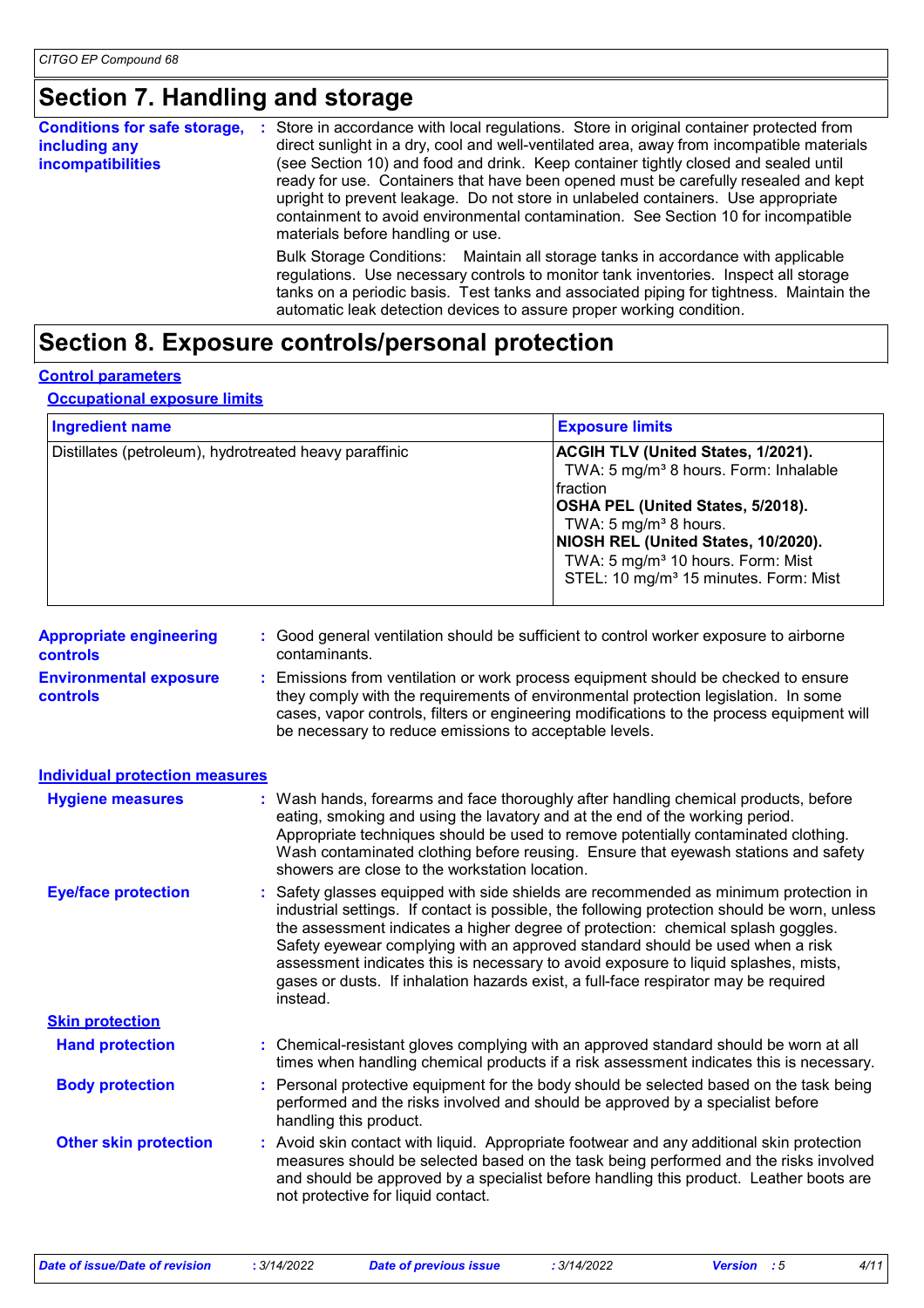### **Section 8. Exposure controls/personal protection**

Avoid inhalation of gases, vapors, mists or dusts. Use a properly fitted, air-purifying or supplied-air respirator complying with an approved standard if a risk assessment indicates this is necessary. Respirator selection must be based on known or anticipated exposure levels, the hazards of the product and the safe working limits of the selected respirator. **Respiratory protection :**

### **Section 9. Physical and chemical properties**

The conditions of measurement of all properties are at standard temperature and pressure unless otherwise indicated.

| <b>Appearance</b>                                                 |   |                                                                                     |                 |                           |                |  |
|-------------------------------------------------------------------|---|-------------------------------------------------------------------------------------|-----------------|---------------------------|----------------|--|
| <b>Physical state</b>                                             |   | $:$ Liquid.                                                                         |                 |                           |                |  |
| <b>Color</b>                                                      |   | : Amber.                                                                            |                 |                           |                |  |
| <b>Odor</b>                                                       |   | Mild petroleum odor                                                                 |                 |                           |                |  |
| pH                                                                |   | : Not available.                                                                    |                 |                           |                |  |
| <b>Boiling point, initial boiling</b><br>point, and boiling range |   | : Not available.                                                                    |                 |                           |                |  |
| <b>Flash point</b>                                                |   | : Closed cup: 195°C (383°F) [Pensky-Martens]<br>Open cup: 240°C (464°F) [Cleveland] |                 |                           |                |  |
| Lower and upper explosive<br>(flammable) limits                   |   | : Not available.                                                                    |                 |                           |                |  |
| <b>Vapor pressure</b>                                             |   | : < $0.0013$ kPa (< $0.01$ mm Hg)                                                   |                 |                           |                |  |
| <b>Relative vapor density</b>                                     |   | : $>1$ [Air = 1]                                                                    |                 |                           |                |  |
| <b>Relative density</b>                                           |   | 0.87                                                                                |                 |                           |                |  |
| <b>Density Ibs/gal</b>                                            |   | : Estimated 7.25 lbs/gal                                                            |                 |                           |                |  |
| Density gm/cm <sup>3</sup>                                        |   | Not available.                                                                      |                 |                           |                |  |
| <b>Gravity, °API</b>                                              |   | Estimated 31 $@$ 60 F                                                               |                 |                           |                |  |
| <b>Solubility</b>                                                 |   | Insoluble in the following materials: cold water.                                   |                 |                           |                |  |
| <b>Auto-ignition temperature</b>                                  | ÷ | <b>Ingredient name</b>                                                              | $\rm ^{\circ}C$ | $\mathsf{P}$              | <b>Method</b>  |  |
|                                                                   |   | Polysulfides, di-tert-Bu                                                            | 225             | 437                       |                |  |
|                                                                   |   | 2-ethylhexyl acrylate                                                               | 252             | 485.6                     |                |  |
|                                                                   |   | bis(2-ethylhexyl) hydrogen phosphate                                                | 255             | 491                       |                |  |
|                                                                   |   | Phosphoric acid, 2-ethylhexyl ester                                                 | 260             | 500                       | <b>EU A.15</b> |  |
|                                                                   |   | Naphtha (petroleum), hydrotreated<br>heavy                                          | 280 to 470      | 536 to 878                |                |  |
|                                                                   |   | Solvent naphtha (petroleum), light<br>arom.                                         | 280 to 470      | 536 to 878                |                |  |
|                                                                   |   | oleic acid                                                                          | 363             | 685.4                     |                |  |
|                                                                   |   | ethyl acrylate                                                                      | 372             | 701.6                     |                |  |
|                                                                   |   | cumene                                                                              | 424             | 795.2                     |                |  |
|                                                                   |   | xylene                                                                              | 432             | 809.6                     |                |  |
|                                                                   |   | ethylbenzene                                                                        | 432.22          | 810                       |                |  |
|                                                                   |   | 1,2,3-trimethylbenzene                                                              | 470             | 878                       |                |  |
|                                                                   |   | 1,2,4-trimethylbenzene                                                              | 500             | 932                       |                |  |
|                                                                   |   | naphthalene                                                                         | 526 to 587      | 978.8 to 1088.6 DIN 51794 |                |  |
|                                                                   |   | mesitylene                                                                          | 559             | 1038.2                    |                |  |
| <b>Viscosity</b>                                                  |   | : Kinematic (40°C (104°F)): 68 mm <sup>2</sup> /s (68 cSt)                          |                 |                           |                |  |
| <b>Viscosity SUS</b>                                              |   | : Estimated 340 SUS @104 F                                                          |                 |                           |                |  |
|                                                                   |   |                                                                                     |                 |                           |                |  |

**Flow time (ISO 2431) :** Not available.

*Date of issue/Date of revision* **:** *3/14/2022 Date of previous issue : 3/14/2022 Version : 5 5/11*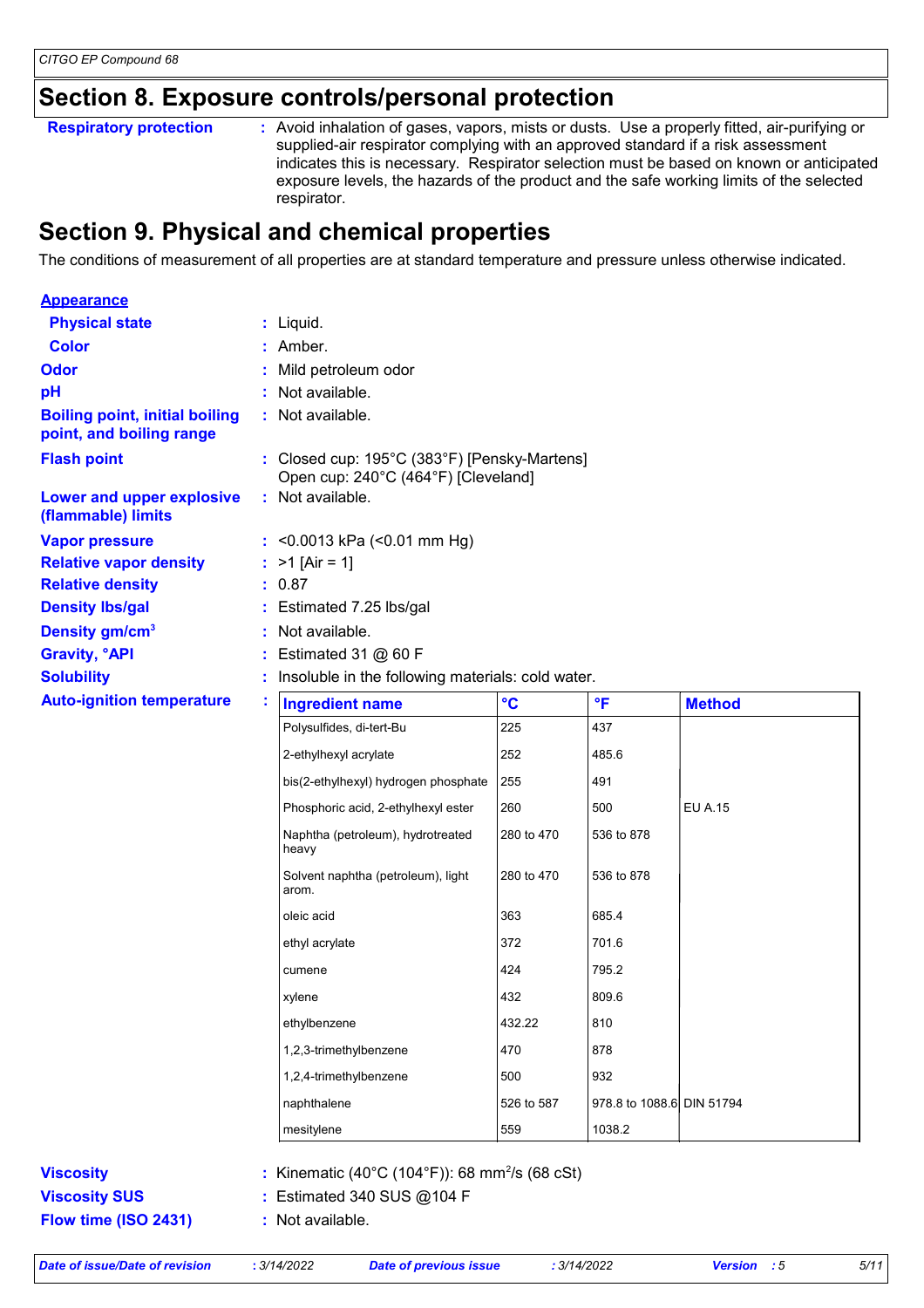#### **Particle characteristics**

**Median particle size :** Not applicable.

### **Section 10. Stability and reactivity**

| under US GHS Definition(s). |                                                                                                                                                                                                                                                                                                                                           |
|-----------------------------|-------------------------------------------------------------------------------------------------------------------------------------------------------------------------------------------------------------------------------------------------------------------------------------------------------------------------------------------|
|                             |                                                                                                                                                                                                                                                                                                                                           |
|                             |                                                                                                                                                                                                                                                                                                                                           |
|                             |                                                                                                                                                                                                                                                                                                                                           |
|                             |                                                                                                                                                                                                                                                                                                                                           |
| not be produced.            |                                                                                                                                                                                                                                                                                                                                           |
|                             | Not expected to be Explosive, Self-Reactive, Self-Heating, or an Organic Peroxide<br>: The product is stable.<br>: Under normal conditions of storage and use, hazardous reactions will not occur.<br>: No specific data.<br>: No specific data.<br>: Under normal conditions of storage and use, hazardous decomposition products should |

### **Section 11. Toxicological information**

### **Information on toxicological effects**

| <b>Acute toxicity</b>                 |                              |                                                                                                                                                                                                                                                                                                                                                                                                                                                 |                |             |                                                                                                                                                                                   |
|---------------------------------------|------------------------------|-------------------------------------------------------------------------------------------------------------------------------------------------------------------------------------------------------------------------------------------------------------------------------------------------------------------------------------------------------------------------------------------------------------------------------------------------|----------------|-------------|-----------------------------------------------------------------------------------------------------------------------------------------------------------------------------------|
| <b>Product/ingredient name</b>        | <b>Result</b>                |                                                                                                                                                                                                                                                                                                                                                                                                                                                 | <b>Species</b> | <b>Dose</b> | <b>Exposure</b>                                                                                                                                                                   |
| Distillates (petroleum),              | LD50 Dermal                  |                                                                                                                                                                                                                                                                                                                                                                                                                                                 | Rat            | >5000 mg/kg |                                                                                                                                                                                   |
| hydrotreated heavy paraffinic         | LD50 Oral                    |                                                                                                                                                                                                                                                                                                                                                                                                                                                 | Rat            | >5000 mg/kg |                                                                                                                                                                                   |
| <b>Conclusion/Summary</b>             |                              | highly refined oils are reported to have low acute and sub-acute toxicities in animals.<br>oil mists well above applicable workplace exposure levels include lung inflammatory<br>reaction, lipoid granuloma formation and lipoid pneumonia. In acute and sub-acute<br>studies involving exposures to lower concentrations of mineral oil mists at or near<br>current work place exposure levels produced no significant toxicological effects. |                |             | Distillates (petroleum), hydrotreated heavy paraffinic: Mineral oil mists derived from<br>Effects from single and short-term repeated exposures to high concentrations of mineral |
| <b>Irritation/Corrosion</b>           |                              |                                                                                                                                                                                                                                                                                                                                                                                                                                                 |                |             |                                                                                                                                                                                   |
| Not available.                        |                              |                                                                                                                                                                                                                                                                                                                                                                                                                                                 |                |             |                                                                                                                                                                                   |
| <b>Skin</b>                           | : No additional information. |                                                                                                                                                                                                                                                                                                                                                                                                                                                 |                |             |                                                                                                                                                                                   |
| <b>Eyes</b>                           |                              | No additional information.                                                                                                                                                                                                                                                                                                                                                                                                                      |                |             |                                                                                                                                                                                   |
| <b>Respiratory</b>                    | No additional information.   |                                                                                                                                                                                                                                                                                                                                                                                                                                                 |                |             |                                                                                                                                                                                   |
| <b>Sensitization</b>                  |                              |                                                                                                                                                                                                                                                                                                                                                                                                                                                 |                |             |                                                                                                                                                                                   |
| Not available.                        |                              |                                                                                                                                                                                                                                                                                                                                                                                                                                                 |                |             |                                                                                                                                                                                   |
| <b>Skin</b>                           | : No additional information. |                                                                                                                                                                                                                                                                                                                                                                                                                                                 |                |             |                                                                                                                                                                                   |
| <b>Respiratory</b>                    | : No additional information. |                                                                                                                                                                                                                                                                                                                                                                                                                                                 |                |             |                                                                                                                                                                                   |
| <b>Mutagenicity</b>                   |                              |                                                                                                                                                                                                                                                                                                                                                                                                                                                 |                |             |                                                                                                                                                                                   |
| Not available.                        |                              |                                                                                                                                                                                                                                                                                                                                                                                                                                                 |                |             |                                                                                                                                                                                   |
| <b>Conclusion/Summary</b>             | : No additional information. |                                                                                                                                                                                                                                                                                                                                                                                                                                                 |                |             |                                                                                                                                                                                   |
| <b>Carcinogenicity</b>                |                              |                                                                                                                                                                                                                                                                                                                                                                                                                                                 |                |             |                                                                                                                                                                                   |
| Not available.                        |                              |                                                                                                                                                                                                                                                                                                                                                                                                                                                 |                |             |                                                                                                                                                                                   |
| <b>Conclusion/Summary</b>             | : No additional information. |                                                                                                                                                                                                                                                                                                                                                                                                                                                 |                |             |                                                                                                                                                                                   |
| <b>Reproductive toxicity</b>          |                              |                                                                                                                                                                                                                                                                                                                                                                                                                                                 |                |             |                                                                                                                                                                                   |
| Not available.                        |                              |                                                                                                                                                                                                                                                                                                                                                                                                                                                 |                |             |                                                                                                                                                                                   |
| <b>Conclusion/Summary</b>             | : No additional information. |                                                                                                                                                                                                                                                                                                                                                                                                                                                 |                |             |                                                                                                                                                                                   |
| <b>Date of issue/Date of revision</b> | : 3/14/2022                  | <b>Date of previous issue</b>                                                                                                                                                                                                                                                                                                                                                                                                                   | : 3/14/2022    |             | 6/11<br><b>Version</b><br>$\therefore$ 5                                                                                                                                          |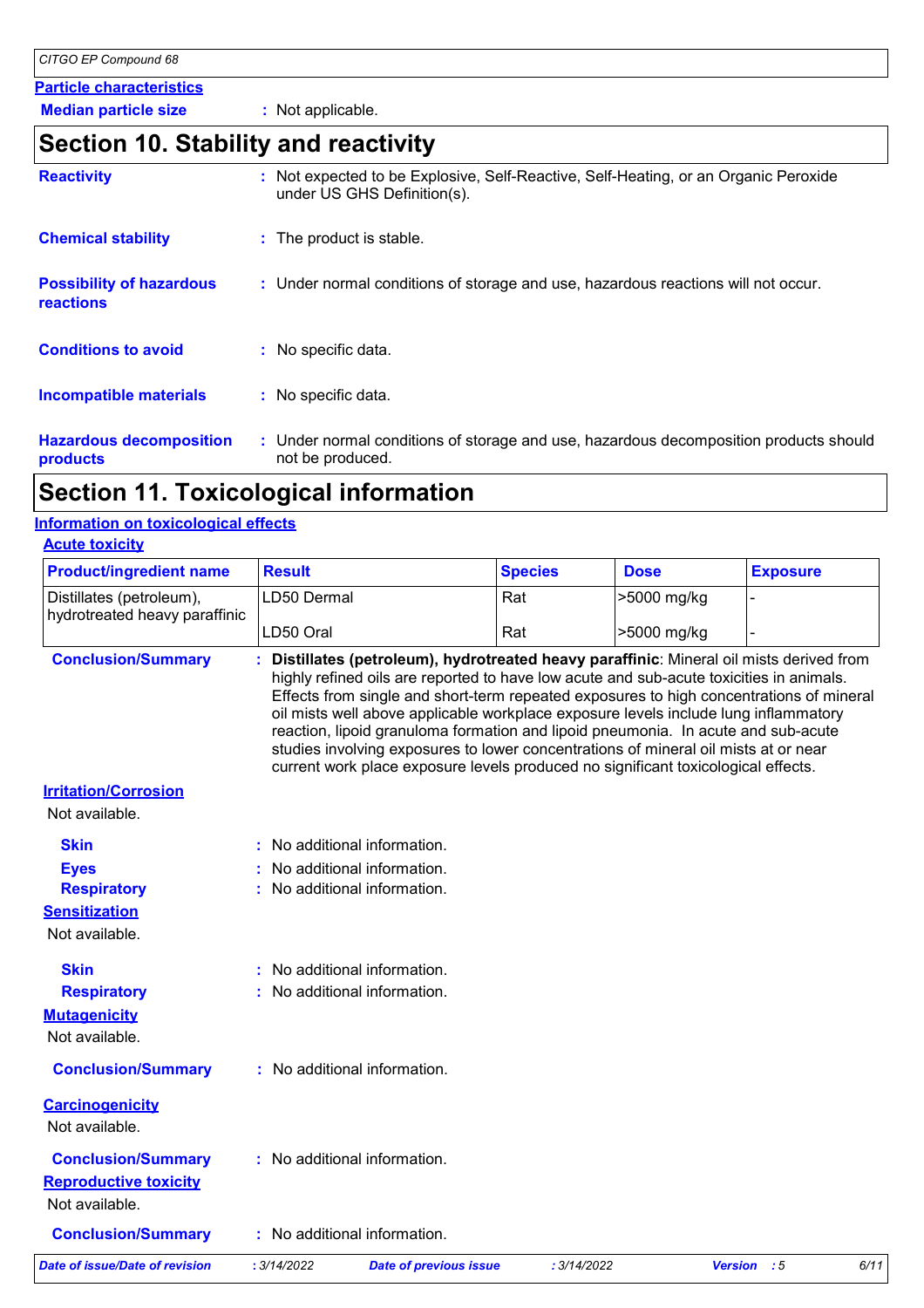### **Section 11. Toxicological information**

#### **Teratogenicity** Not available. **Information on the likely routes of exposure Inhalation :** No known significant effects or critical hazards. **Ingestion :** No known significant effects or critical hazards. **Skin contact :** No known significant effects or critical hazards. **Eye contact :** No known significant effects or critical hazards. **Symptoms related to the physical, chemical and toxicological characteristics Skin contact Ingestion Inhalation :** No specific data. No specific data. **:** No specific data. **: Eye contact :** No specific data. **Delayed and immediate effects and also chronic effects from short and long term exposure Specific target organ toxicity (single exposure) Specific target organ toxicity (repeated exposure)** Not available. Not available. **Aspiration hazard** Not available. **:** Not available. **Potential acute health effects Potential immediate effects :** Not available. **Short term exposure Potential delayed effects :** Not available. **Potential immediate effects :** Not available. **Long term exposure Potential delayed effects :** Not available. **Conclusion/Summary :** No additional information. Not available. **General :** No known significant effects or critical hazards. **Carcinogenicity** : No known significant effects or critical hazards. **Mutagenicity :** No known significant effects or critical hazards. **Teratogenicity :** No known significant effects or critical hazards. **Developmental effects :** No known significant effects or critical hazards. **Fertility effects :** No known significant effects or critical hazards. **Potential chronic health effects Numerical measures of toxicity Acute toxicity estimates**

#### N/A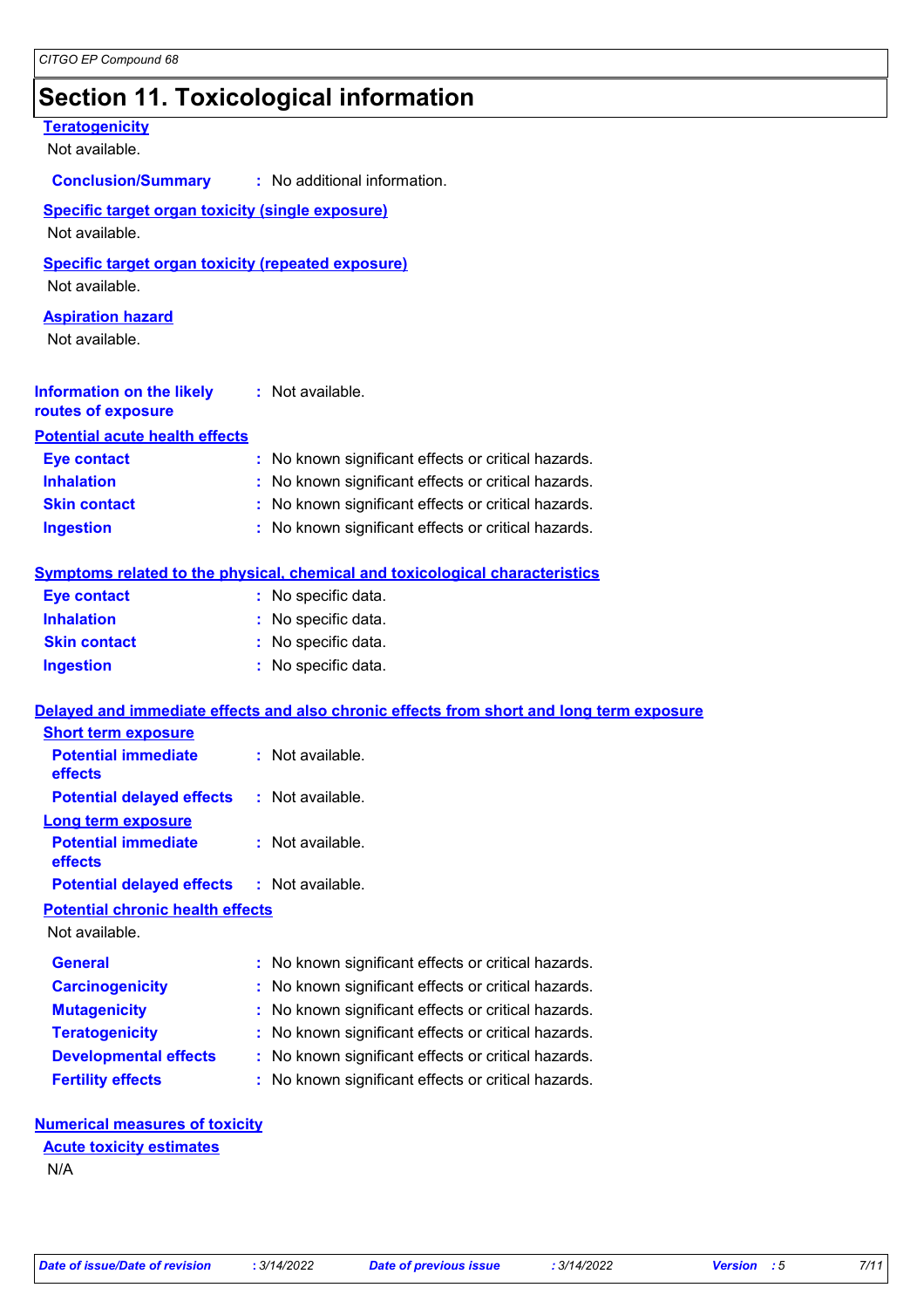### **Section 12. Ecological information**

| <b>Toxicity</b>                      |                                                     |  |
|--------------------------------------|-----------------------------------------------------|--|
| Not available.                       |                                                     |  |
| <b>Conclusion/Summary</b>            | $:$ Not available.                                  |  |
| <b>Persistence and degradability</b> |                                                     |  |
| <b>Conclusion/Summary</b>            | $:$ Not available.                                  |  |
|                                      |                                                     |  |
| <b>Bioaccumulative potential</b>     |                                                     |  |
| Not available.                       |                                                     |  |
|                                      |                                                     |  |
| <b>Mobility in soil</b>              |                                                     |  |
| <b>Soil/water partition</b>          | $:$ Not available.                                  |  |
| <b>coefficient (Koc)</b>             |                                                     |  |
|                                      |                                                     |  |
| <b>Other adverse effects</b>         | : No known significant effects or critical hazards. |  |

### **Section 13. Disposal considerations**

| <b>Disposal methods</b> | : The generation of waste should be avoided or minimized wherever possible. Disposal<br>of this product, solutions and any by-products should at all times comply with the<br>requirements of environmental protection and waste disposal legislation and any<br>regional local authority requirements. Dispose of surplus and non-recyclable products<br>via a licensed waste disposal contractor. Waste should not be disposed of untreated to<br>the sewer unless fully compliant with the requirements of all authorities with jurisdiction.<br>Waste packaging should be recycled. Incineration or landfill should only be considered<br>when recycling is not feasible. This material and its container must be disposed of in a<br>safe way. Empty containers or liners may retain some product residues. Avoid<br>dispersal of spilled material and runoff and contact with soil, waterways, drains and |
|-------------------------|-----------------------------------------------------------------------------------------------------------------------------------------------------------------------------------------------------------------------------------------------------------------------------------------------------------------------------------------------------------------------------------------------------------------------------------------------------------------------------------------------------------------------------------------------------------------------------------------------------------------------------------------------------------------------------------------------------------------------------------------------------------------------------------------------------------------------------------------------------------------------------------------------------------------|
|                         | sewers.                                                                                                                                                                                                                                                                                                                                                                                                                                                                                                                                                                                                                                                                                                                                                                                                                                                                                                         |

### **Section 14. Transport information**

|                                      | <b>DOT Classification</b> | <b>IMDG</b>              | <b>IATA</b>              |
|--------------------------------------|---------------------------|--------------------------|--------------------------|
| <b>UN number</b>                     | Not regulated.            | Not regulated.           | Not regulated.           |
| <b>UN proper</b><br>shipping name    | -                         | -                        | -                        |
| <b>Transport</b><br>hazard class(es) |                           | $\overline{\phantom{0}}$ | -                        |
| <b>Packing group</b>                 | $\blacksquare$            | ۰                        | $\overline{\phantom{0}}$ |
| <b>Environmental</b><br>hazards      | No.                       | No.                      | No.                      |

**Special precautions for user Transport within user's premises:** always transport in closed containers that are **:** upright and secure. Ensure that persons transporting the product know what to do in the event of an accident or spillage.

**Transport in bulk according :** Not available. **to IMO instruments**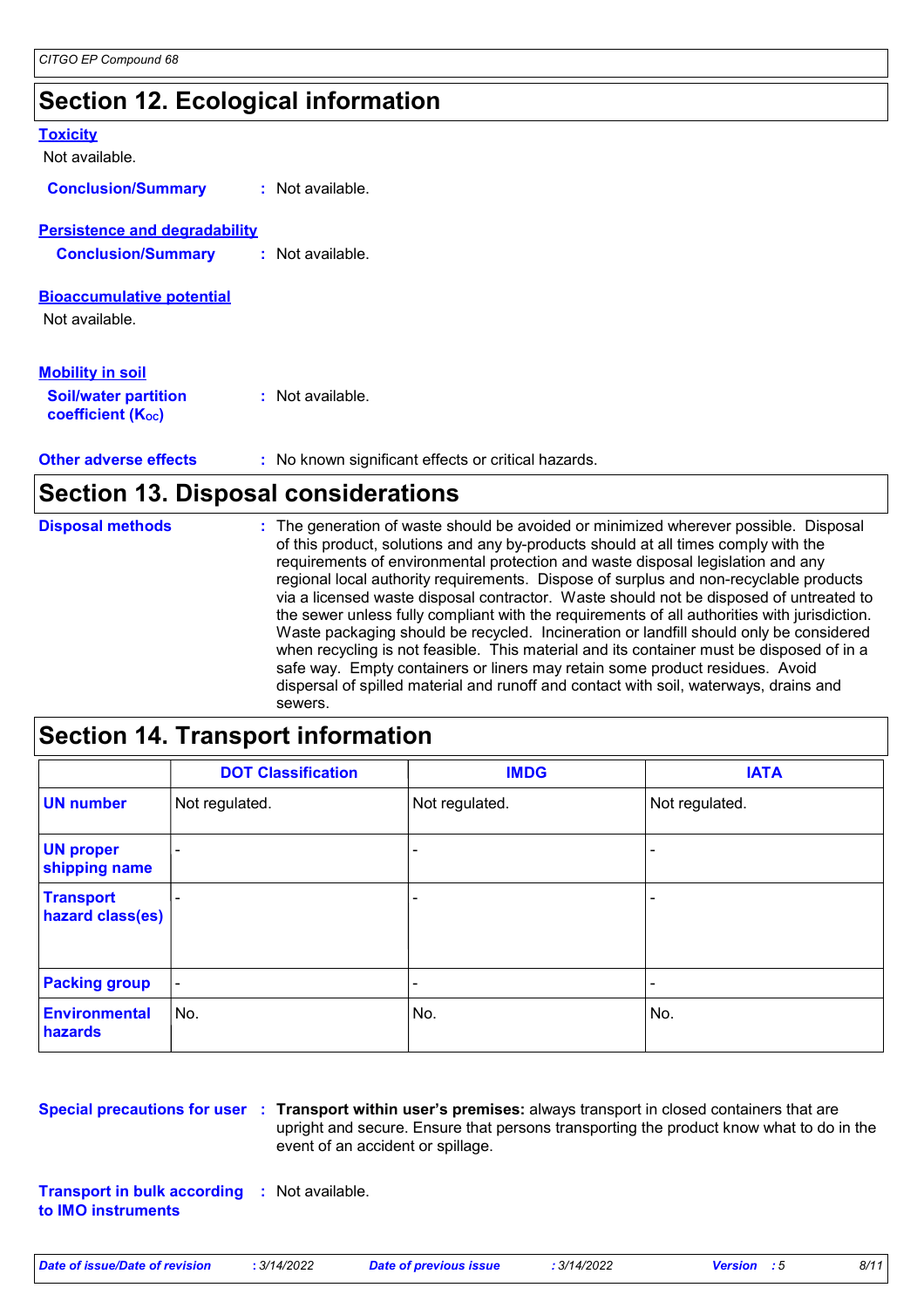### **Section 15. Regulatory information**

| <b>U.S. Federal regulations</b> | United States inventory (TSCA 8b): All components are listed or exempted.                                                                                                                                                                                                                                                                                                     |
|---------------------------------|-------------------------------------------------------------------------------------------------------------------------------------------------------------------------------------------------------------------------------------------------------------------------------------------------------------------------------------------------------------------------------|
|                                 | Clean Water Act (CWA) 307: ethylbenzene; naphthalene                                                                                                                                                                                                                                                                                                                          |
|                                 | Clean Water Act (CWA) 311: xylene; ethylbenzene; naphthalene                                                                                                                                                                                                                                                                                                                  |
|                                 | This material is classified as an oil under Section 311 of the Clean Water Act (CWA)<br>and the Oil Pollution Act of 1990 (OPA). Discharges or spills which produce a visible<br>sheen on waters of the United States, their adjoining shorelines, or into conduits leading<br>to surface waters must be reported to the EPA's National Response Center at (800)<br>424-8802. |
| <b>SARA 302/304</b>             |                                                                                                                                                                                                                                                                                                                                                                               |

| <b>Composition/information on ingredients</b> |                   |  |
|-----------------------------------------------|-------------------|--|
| <b>SARA 304 RQ</b>                            | : Not applicable. |  |
| <b>SARA 311/312</b>                           |                   |  |
| <b>Classification</b>                         | : Not applicable. |  |
| <b>Composition/information on ingredients</b> |                   |  |

No products were found.

| <b>Massachusetts</b> | : None of the components are listed.                            |
|----------------------|-----------------------------------------------------------------|
| <b>New York</b>      | : None of the components are listed.                            |
| <b>New Jersey</b>    | : None of the components are listed.                            |
| <b>Pennsylvania</b>  | : None of the components are listed.                            |
|                      | <b>California Prop. 65 Clear and Reasonable Warnings (2018)</b> |

**A** WARNING: This product can expose you to chemicals including cumene, which is known to the State of California to cause cancer. For more information go to www.P65Warnings.ca.gov.

| <b>Ingredient name</b> | $\frac{9}{6}$ | <b>Cancer</b> | <b>Reproductive</b> | No significant risk<br>level | <b>Maximum</b><br>acceptable dosage<br><b>level</b> |
|------------------------|---------------|---------------|---------------------|------------------------------|-----------------------------------------------------|
| I cumene               | < 0.01        | Yes.          | No.                 |                              |                                                     |
| ethylbenzene           | < 0.01        | Yes.          | l No.               | Yes.                         | -                                                   |
| naphthalene            | < 0.001       | Yes.          | No.                 | Yes.                         |                                                     |
| ethyl acrylate         | < 0.001       | Yes.          | No.                 | $\overline{\phantom{0}}$     | -                                                   |

**International regulations**

#### **Rotterdam Convention on Prior Informed Consent (PIC)**

Not listed.

**Inventory list**

| <b>United States</b>     | : All components are listed or exempted.                                             |
|--------------------------|--------------------------------------------------------------------------------------|
| <b>Australia</b>         | : All components are listed or exempted.                                             |
| <b>Canada</b>            | : All components are listed or exempted.                                             |
| <b>China</b>             | : Not determined.                                                                    |
| <b>Europe</b>            | : All components are listed or exempted.                                             |
| <b>Japan</b>             | : Japan inventory (CSCL): Not determined.<br>Japan inventory (ISHL): Not determined. |
| <b>Malaysia</b>          | : Not determined                                                                     |
| <b>New Zealand</b>       | : All components are listed or exempted.                                             |
| <b>Philippines</b>       | : All components are listed or exempted.                                             |
| <b>Republic of Korea</b> | : All components are listed or exempted.                                             |
| <b>Taiwan</b>            | : All components are listed or exempted.                                             |

*Date of issue/Date of revision* **:** *3/14/2022 Date of previous issue : 3/14/2022 Version : 5 9/11*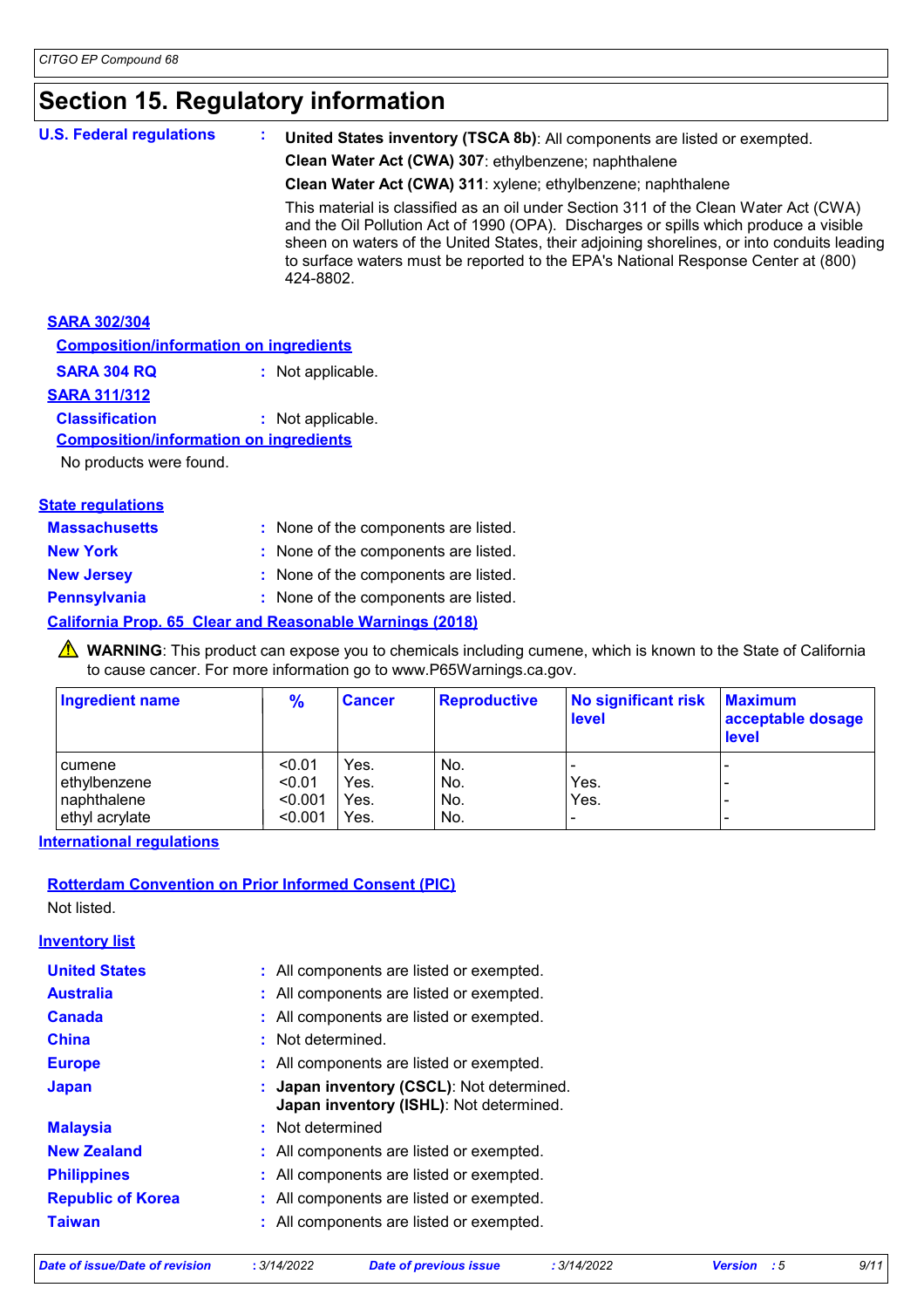### **Section 15. Regulatory information**

| <b>Thailand</b> | : Not determined. |
|-----------------|-------------------|
| <b>Turkey</b>   | : Not determined. |
| <b>Viet Nam</b> | : Not determined. |

### **Section 16. Other information**

#### **National Fire Protection Association (U.S.A.)**



**Reprinted with permission from NFPA 704-2001, Identification of the Hazards of Materials for Emergency Response Copyright ©1997, National Fire Protection Association, Quincy, MA 02269. This reprinted material is not the complete and official position of the National Fire Protection Association, on the referenced subject which is represented only by the standard in its entirety.**

**Copyright ©2001, National Fire Protection Association, Quincy, MA 02269. This warning system is intended to be interpreted and applied only by properly trained individuals to identify fire, health and reactivity hazards of chemicals. The user is referred to certain limited number of chemicals with recommended classifications in NFPA 49 and NFPA 325, which would be used as a guideline only. Whether the chemicals are classified by NFPA or not, anyone using the 704 systems to classify chemicals does so at their own risk.**

#### **Procedure used to derive the classification**

|                                   | <b>Justification</b>                                                                                                                                                                                                                                                                                                                                                                                                                                                                                                                                     |  |  |  |  |  |
|-----------------------------------|----------------------------------------------------------------------------------------------------------------------------------------------------------------------------------------------------------------------------------------------------------------------------------------------------------------------------------------------------------------------------------------------------------------------------------------------------------------------------------------------------------------------------------------------------------|--|--|--|--|--|
| Not classified.                   |                                                                                                                                                                                                                                                                                                                                                                                                                                                                                                                                                          |  |  |  |  |  |
| <b>History</b>                    |                                                                                                                                                                                                                                                                                                                                                                                                                                                                                                                                                          |  |  |  |  |  |
| <b>Date of printing</b>           | : 3/14/2022                                                                                                                                                                                                                                                                                                                                                                                                                                                                                                                                              |  |  |  |  |  |
| Date of issue/Date of<br>revision | : 3/14/2022                                                                                                                                                                                                                                                                                                                                                                                                                                                                                                                                              |  |  |  |  |  |
| Date of previous issue            | : 3/14/2022                                                                                                                                                                                                                                                                                                                                                                                                                                                                                                                                              |  |  |  |  |  |
| <b>Version</b>                    | $\frac{1}{2}$ 5                                                                                                                                                                                                                                                                                                                                                                                                                                                                                                                                          |  |  |  |  |  |
| <b>Key to abbreviations</b>       | $:$ ATE = Acute Toxicity Estimate<br>BCF = Bioconcentration Factor<br>GHS = Globally Harmonized System of Classification and Labelling of Chemicals<br>IATA = International Air Transport Association<br>IBC = Intermediate Bulk Container<br><b>IMDG = International Maritime Dangerous Goods</b><br>LogPow = logarithm of the octanol/water partition coefficient<br>MARPOL = International Convention for the Prevention of Pollution From Ships, 1973<br>as modified by the Protocol of 1978. ("Marpol" = marine pollution)<br>$UN = United Nations$ |  |  |  |  |  |
| <b>References</b>                 | : Not available.                                                                                                                                                                                                                                                                                                                                                                                                                                                                                                                                         |  |  |  |  |  |

**Indicates information that has changed from previously issued version.**

#### **Notice to reader**

**THE INFORMATION IN THIS SAFETY DATA SHEET (SDS) WAS OBTAINED FROM SOURCES WHICH WE BELIEVE ARE RELIABLE. HOWEVER, THE INFORMATION IS PROVIDED WITHOUT ANY WARRANTY, EXPRESSED OR IMPLIED REGARDING ITS CORRECTNESS OR ACCURACY. SOME INFORMATION PRESENTED AND CONCLUSIONS DRAWN HEREIN ARE FROM SOURCES OTHER THAN DIRECT TEST DATA ON THE SUBSTANCE ITSELF. THIS SDS WAS PREPARED AND IS TO BE USED ONLY FOR THIS PRODUCT. IF THE PRODUCT IS USED AS A COMPONENT IN ANOTHER PRODUCT, THIS SDS INFORMATION MAY NOT BE APPLICABLE. USERS SHOULD MAKE THEIR OWN INVESTIGATIONS TO DETERMINE THE SUITABILITY OF THE INFORMATION OR PRODUCTS FOR THEIR PARTICULAR PURPOSE OR APPLICATION.**

**THE CONDITIONS OR METHODS OF HANDLING, STORAGE, USE, AND/OR DISPOSAL OF THE PRODUCT ARE BEYOND OUR CONTROL AND MAY BE BEYOND OUR KNOWLEDGE. FOR THIS AND OTHER REASONS, WE DO NOT ASSUME RESPONSIBILITY AND EXPRESSLY DISCLAIM LIABILITY FOR ANY LOSS, DAMAGE OR EXPENSE**